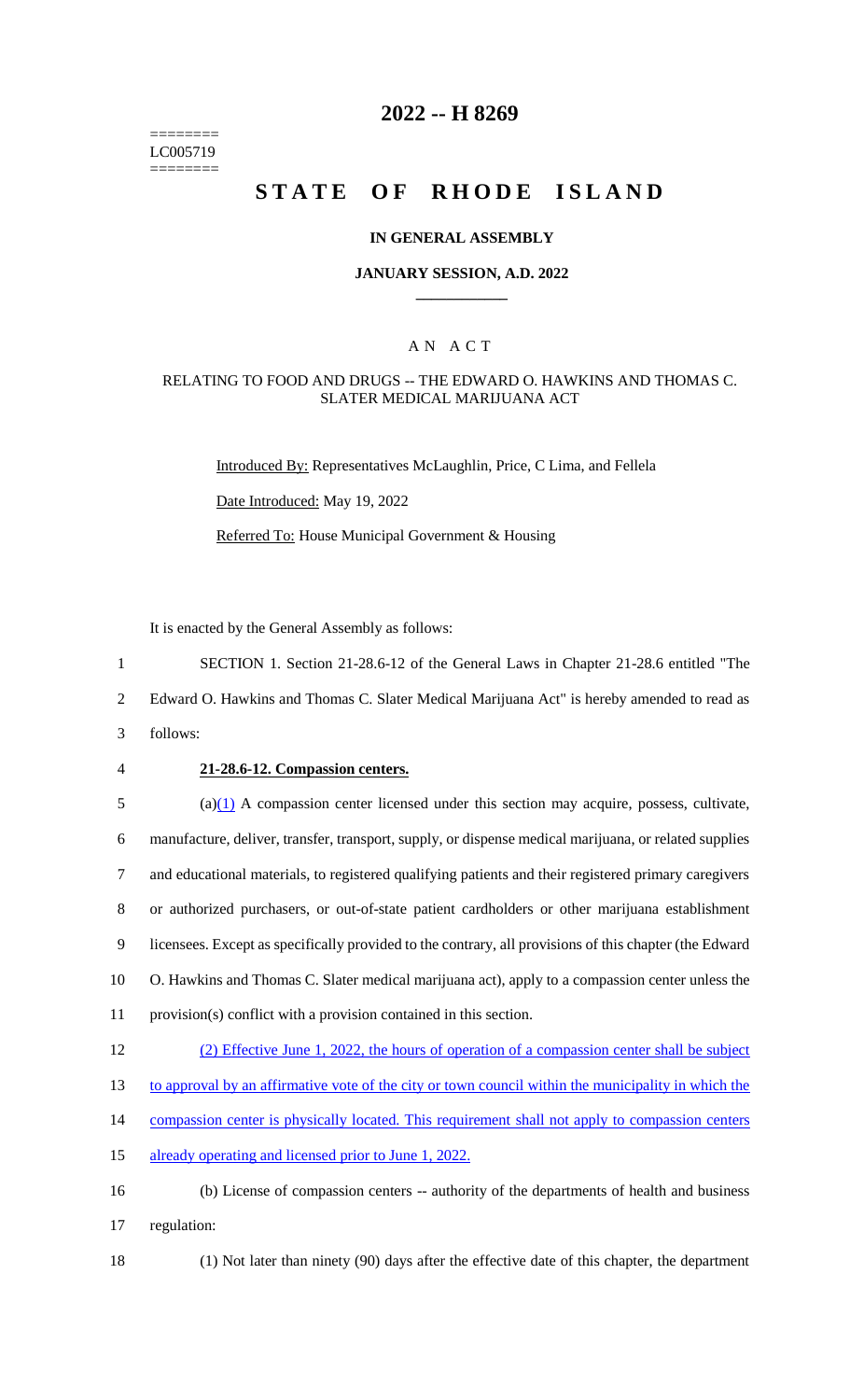of health shall promulgate regulations governing the manner in which it shall consider applications

for licenses for compassion centers, including regulations governing:

(i) The form and content of license and renewal applications;

(ii) Minimum oversight requirements for compassion centers;

(iii) Minimum record-keeping requirements for compassion centers;

(iv) Minimum security requirements for compassion centers; and

(v) Procedures for suspending, revoking, or terminating the license of compassion centers

that violate the provisions of this section or the regulations promulgated pursuant to this subsection.

 (2) Within ninety (90) days of the effective date of this chapter, the department of health shall begin accepting applications for the operation of a single compassion center.

 (3) Within one hundred fifty (150) days of the effective date of this chapter, the department of health shall provide for at least one public hearing on the granting of an application to a single compassion center.

 (4) Within one hundred ninety (190) days of the effective date of this chapter, the department of health shall grant a single license to a single compassion center, providing at least one applicant has applied who meets the requirements of this chapter.

 (5) If at any time after fifteen (15) months after the effective date of this chapter, there is no operational compassion center in Rhode Island, the department of health shall accept applications, provide for input from the public, and issue a license for a compassion center if a qualified applicant exists.

 (6) Within two (2) years of the effective date of this chapter, the department of health shall begin accepting applications to provide licenses for two (2) additional compassion centers. The department shall solicit input from the public, and issue licenses if qualified applicants exist.

 (7)(i) Any time a compassion center license is revoked, is relinquished, or expires on or before December 31, 2016, the department of health shall accept applications for a new compassion center.

 (ii) Any time a compassion center license is revoked, is relinquished, or expires on or after January 1, 2017, the department of business regulation shall accept applications for a new compassion center.

 (8)(i) If at any time after three (3) years after the effective date of this chapter and on or before December 31, 2016, fewer than three (3) compassion centers are holding valid licenses in Rhode Island, the department of health shall accept applications for a new compassion center. If at any time on or after January 1, 2017, fewer than three (3) compassion centers are holding valid licenses in Rhode Island, the department of business regulation shall accept applications for a new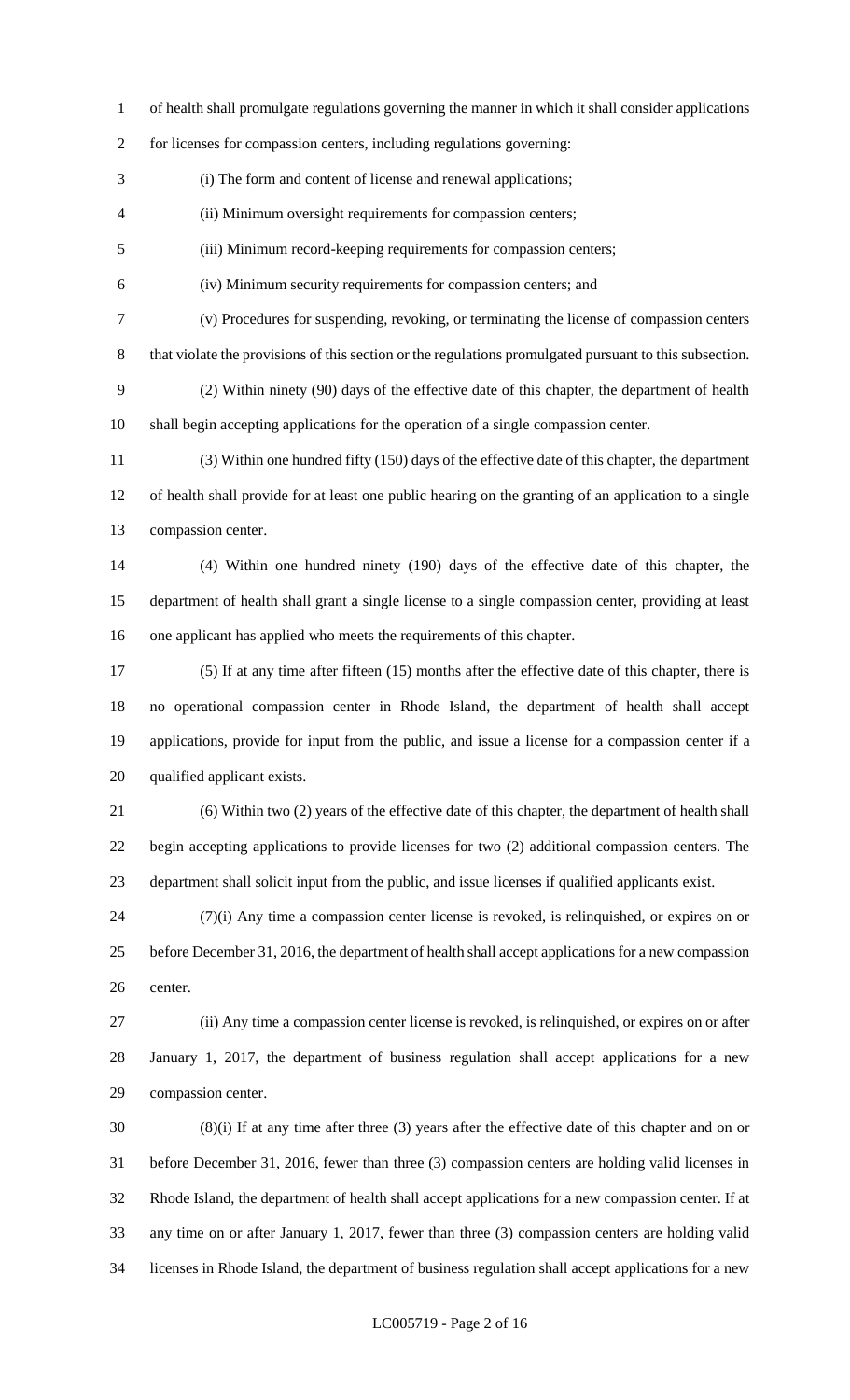compassion center. There shall be nine (9) compassion centers that may hold valid licenses at one time. If at any time on or after July 1, 2019, fewer than nine (9) compassion centers are holding valid licenses in Rhode Island, the department of business regulation shall accept applications for new compassion centers and shall continue the process until nine (9) licenses have been issued by the department of business regulation.

 (9) Any compassion center application selected for approval by the department of health on or before December 31, 2016, or selected for approval by the department of business regulation on or after January 1, 2017, shall remain in full force and effect, notwithstanding any provisions of this chapter to the contrary, and shall be subject to state law adopted herein and rules and regulations adopted by the departments of health and business regulation subsequent to passage of this legislation.

 (10) A licensed cultivator may apply for, and be issued, an available compassion center license, provided that the licensed cultivation premises is disclosed on the compassion center application as the permitted second location for growing medical marijuana in accordance with subsection (c)(i) of this section. If a licensed cultivator is issued an available compassion center license, their cultivation facility license will merge with and into their compassion center license in accordance with regulations promulgated by the department of business regulation. Once merged, the cultivation of medical marijuana may then be conducted under the compassion center license in accordance with this section and the cultivation license will be considered null and void and of no further force or effect.

(c) Compassion center and agent applications and license:

 (1) Each application for a compassion center shall be submitted in accordance with regulations promulgated by the department of business regulation and shall include, but not be limited to:

 (i) A non-refundable application fee paid to the department in the amount of ten thousand dollars (\$10,000);

 (ii) The proposed legal name and proposed articles of incorporation of the compassion center;

 (iii) The proposed physical address of the compassion center, if a precise address has been determined, or, if not, the general location where it would be located. This may include a second location for the cultivation of medical marijuana;

 (iv) A description of the enclosed, locked facility that would be used in the cultivation of medical marijuana;

(v) The name, address, and date of birth of each principal officer and board member of the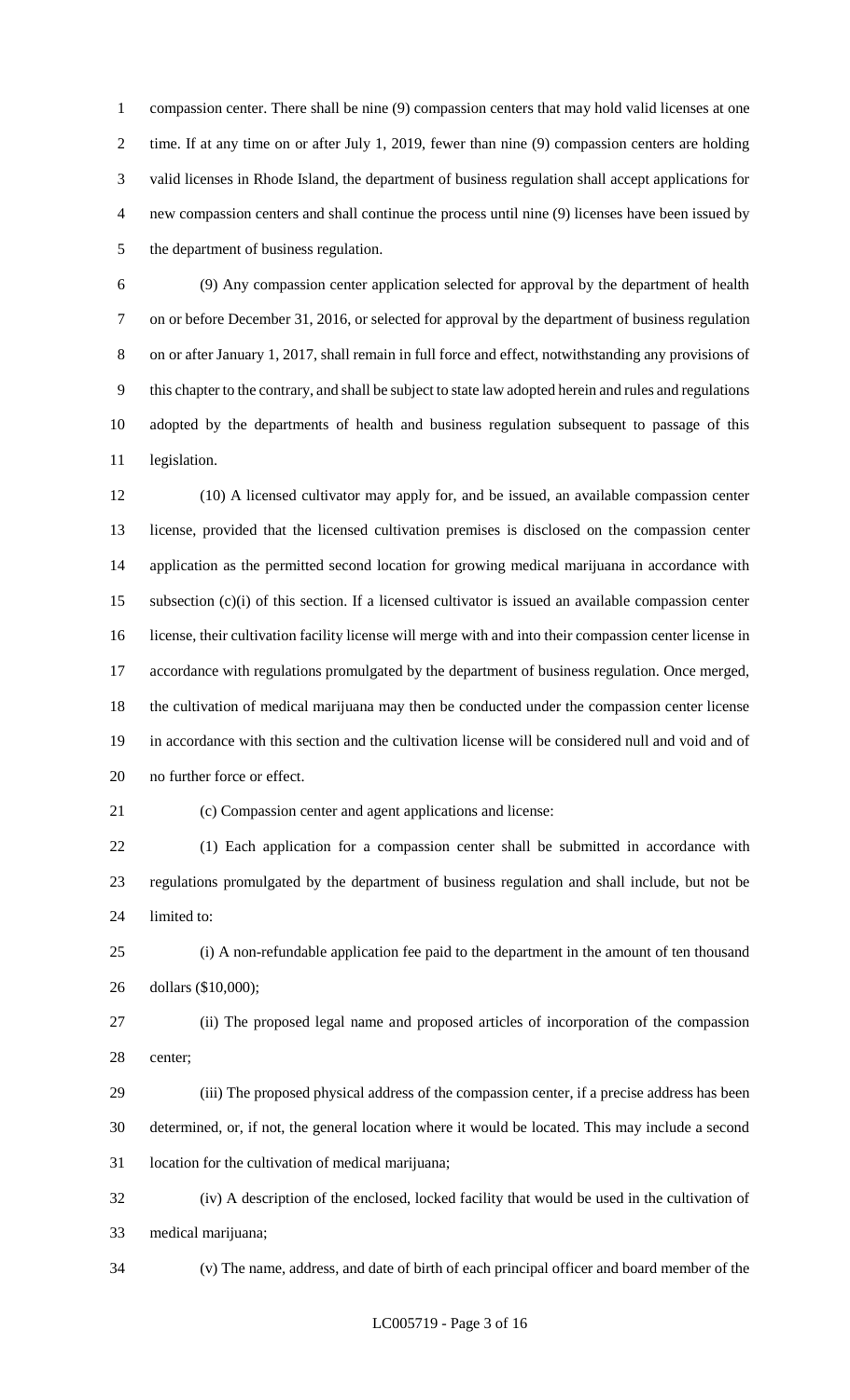compassion center;

 (vi) Proposed security and safety measures that shall include at least one security alarm system for each location, planned measures to deter and prevent the unauthorized entrance into areas containing marijuana and the theft of marijuana, as well as a draft, employee-instruction manual including security policies, safety and security procedures, personal safety, and crime-prevention techniques; and

(vii) Proposed procedures to ensure accurate record keeping.

 (2)(i) For applications submitted on or before December 31, 2016, any time one or more compassion center license applications are being considered, the department of health shall also allow for comment by the public and shall solicit input from registered qualifying patients, registered primary caregivers, and the towns or cities where the applicants would be located;

 (ii) For applications submitted on or after January 1, 2017, any time one or more compassion center license applications are being considered, the department of business regulation shall also allow for comment by the public and shall solicit input from registered qualifying patients, registered primary caregivers, and the towns or cities where the applicants would be located.

 (3) Each time a new compassion center license is issued, the decision shall be based upon the overall health needs of qualified patients and the safety of the public, including, but not limited to, the following factors:

(i) Convenience to patients from areas throughout the state of Rhode Island;

 (ii) The applicant's ability to provide a steady supply to the registered qualifying patients in the state;

(iii) The applicant's experience running a non-profit or business;

(iv) The interests of qualifying patients regarding which applicant be granted a license;

 (v) The interests of the city or town where the dispensary would be located taking into consideration need and population;

 (vi) Nothing herein shall prohibit more than one compassion center being geographically located in any city or town;

 (vii) The sufficiency of the applicant's plans for record keeping and security, which records shall be considered confidential healthcare information under Rhode Island law and are intended to be deemed protected healthcare information for purposes of the Federal Health Insurance Portability and Accountability Act of 1996, as amended; and

(viii) The sufficiency of the applicant's plans for safety and security, including proposed

location, security devices employed, and staffing.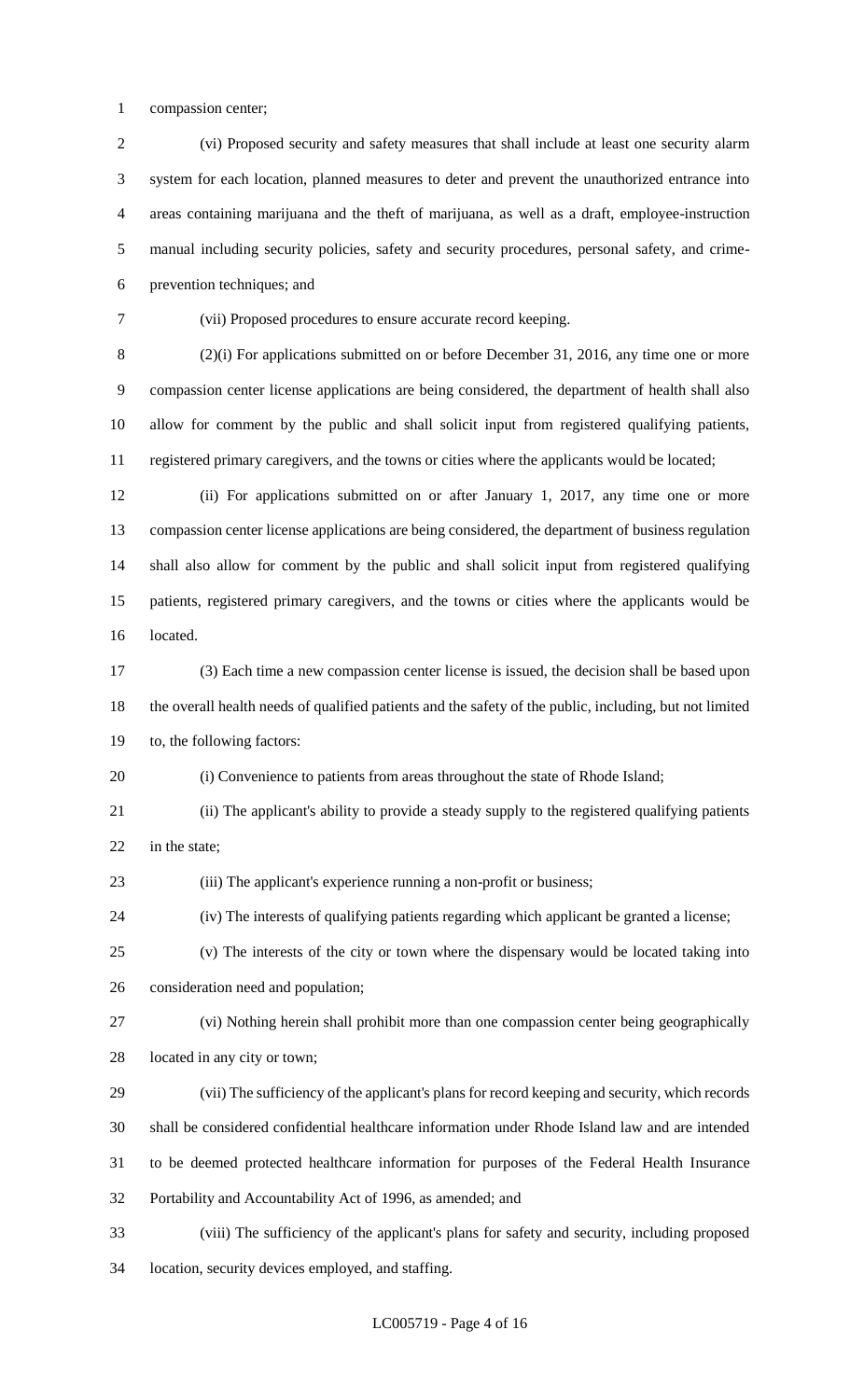| $\,1$          | (4) A compassion center approved by the department of health on or before December 31,               |
|----------------|------------------------------------------------------------------------------------------------------|
| $\sqrt{2}$     | 2016, shall submit the following to the department before it may begin operations:                   |
| $\mathfrak{Z}$ | (i) A fee paid to the department in the amount of five thousand dollars $(\$5,000)$ ;                |
| $\overline{4}$ | (ii) The legal name and articles of incorporation of the compassion center;                          |
| $\mathfrak{S}$ | (iii) The physical address of the compassion center; this may include a second address for           |
| 6              | the secure cultivation of marijuana;                                                                 |
| 7              | (iv) The name, address, and date of birth of each principal officer and board member of the          |
| $8\,$          | compassion center; and                                                                               |
| 9              | (v) The name, address, and date of birth of any person who will be an agent of, employee,            |
| 10             | or volunteer of the compassion center at its inception.                                              |
| 11             | (5)(i) A compassion center approved or renewed by the department of business regulation              |
| 12             | on or after January 1, 2017, but before July 1, 2019, shall submit materials pursuant to regulations |
| 13             | promulgated by the department of business regulation before it may begin operations:                 |
| 14             | (A) A fee paid to the department in the amount of five thousand dollars (\$5,000);                   |
| 15             | (B) The legal name and articles of incorporation of the compassion center;                           |
| 16             | (C) The physical address of the compassion center; this may include a second address for             |
| 17             | the secure cultivation of medical marijuana;                                                         |
| 18             | (D) The name, address, and date of birth of each principal officer and board member of the           |
| 19             | compassion center;                                                                                   |
| 20             | (E) The name, address, and date of birth of any person who will be an agent, employee, or            |
| 21             | volunteer of the compassion center at its inception.                                                 |
| 22             | (ii) A compassion center approved or renewed by the department of business regulation on             |
| 23             | or after July 1, 2019, shall submit materials pursuant to regulations promulgated by the department  |
| 24             | of business regulation before it may begin operations, which shall include but not be limited to:    |
| 25             | (A) A fee paid to the department in the amount of five hundred thousand dollars                      |
| 26             | $(\$500,000);$                                                                                       |
| 27             | (B) The legal name and articles of incorporation of the compassion center;                           |
| 28             | (C) The physical address of the compassion center; this may include a second address for             |
| 29             | the secure cultivation of medical marijuana;                                                         |
| 30             | (D) The name, address, and date of birth of each principal officer and board member of the           |
| 31             | compassion center, and any person who has a direct or indirect ownership interest in any marijuana   |
| 32             | establishment licensee, which ownership interest shall include, but not be limited to, any interests |
| 33             | arising pursuant to the use of shared management companies, management agreements or other           |
| 34             | agreements that afford third-party management or operational control, or other familial or business  |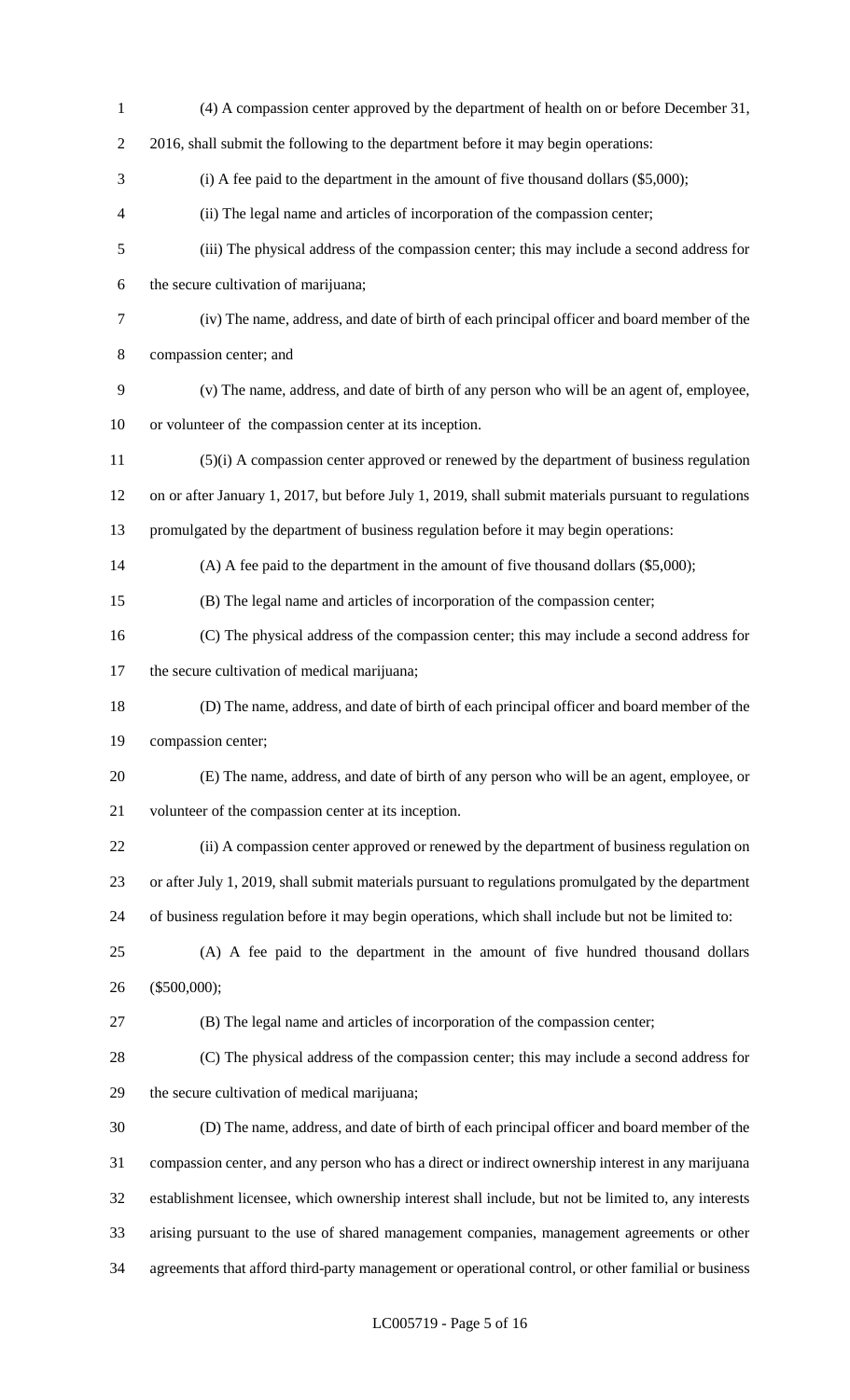relationships between compassion center or cultivator owners, members, officers, directors, managers, investors, agents, or key persons that effect dual license interests as determined by the department of business regulation;

 (E) The name, address, and date of birth of any person who will be an agent, employee, or volunteer of the compassion center at its inception.

6 (6) Except as provided in subsection  $(c)(7)$  of this section, the department of health or the department of business regulation shall issue each principal officer, board member, agent, volunteer, and employee of a compassion center a registry identification card or renewal card after receipt of the person's name, address, date of birth; a fee in an amount established by the department of health or the department of business regulation; and, except in the case of an employee, notification to the department of health or the department of business regulation by the department of public safety division of state police, attorney general's office, or local law enforcement that the registry identification card applicant has not been convicted of a felony drug offense or has not entered a plea of nolo contendere for a felony drug offense and received a sentence of probation. Each card shall specify that the cardholder is a principal officer, board member, agent, volunteer, or employee of a compassion center and shall contain the following:

 (i) The name, address, and date of birth of the principal officer, board member, agent, volunteer, or employee;

 (ii) The legal name of the compassion center to which the principal officer, board member, agent, volunteer, or employee is affiliated;

(iii) A random identification number that is unique to the cardholder;

(iv) The date of issuance and expiration date of the registry identification card; and

 (v) A photograph, if the department of health or the department of business regulation decides to require one.

 (7) Except as provided in this subsection, neither the department of health nor the department of business regulation shall issue a registry identification card to any principal officer, board member, or agent, of a compassion center who has been convicted of a felony drug offense or has entered a plea of nolo contendere for a felony drug offense and received a sentence of probation. If a registry identification card is denied, the compassion center will be notified in writing of the purpose for denying the registry identification card. A registry identification card may be granted if the offense was for conduct that occurred prior to the enactment of the Edward O. Hawkins and Thomas C. Slater medical marijuana act or that was prosecuted by an authority other than the state of Rhode Island and for which the Edward O. Hawkins and Thomas C. Slater medical marijuana act would otherwise have prevented a conviction.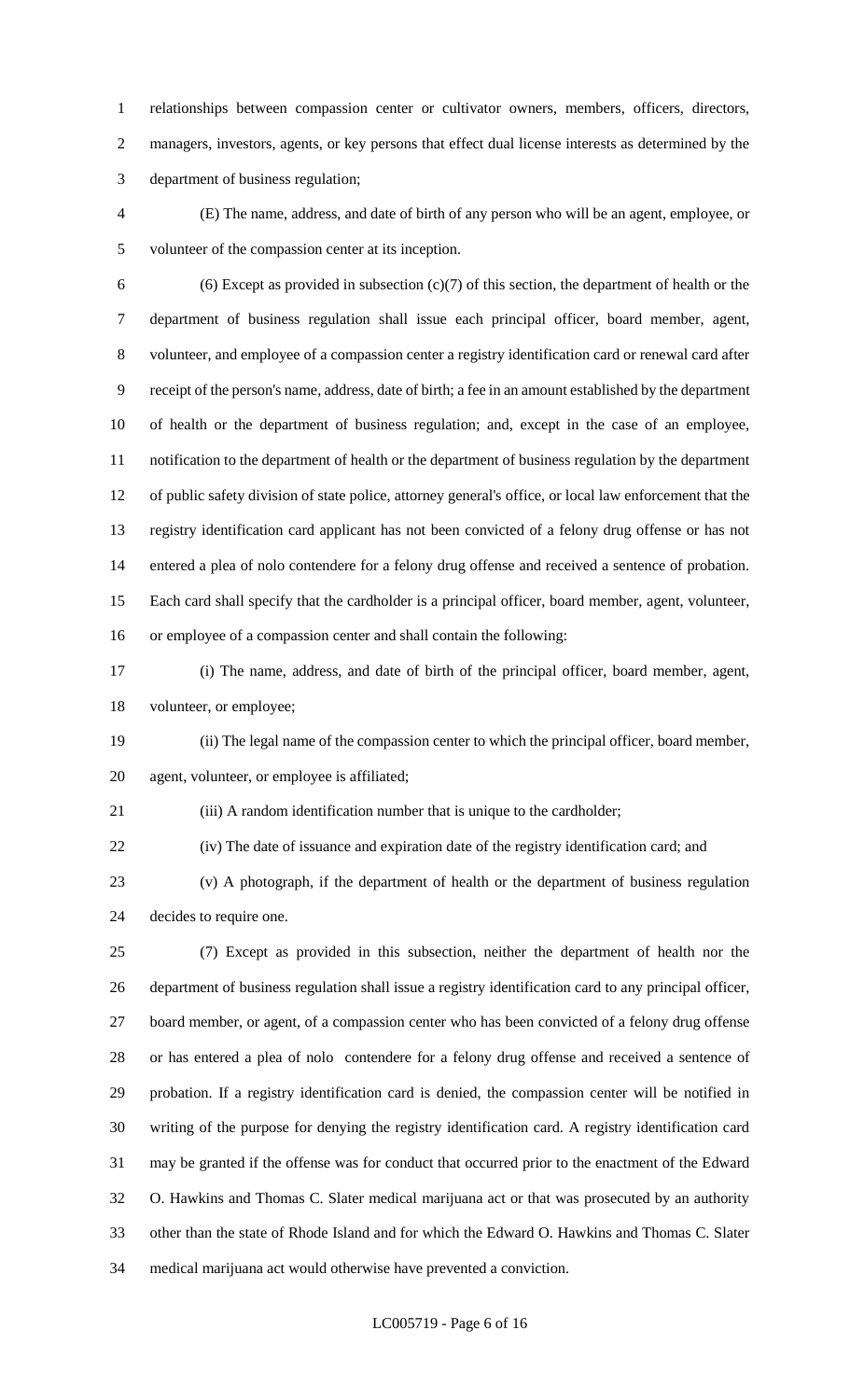(i) All registry identification card applicants shall apply to the department of public safety division of state police, the attorney general's office, or local law enforcement for a national criminal identification records check that shall include fingerprints submitted to the federal bureau of investigation. Upon the discovery of a felony drug offense conviction or a plea of nolo contendere for a felony drug offense with a sentence of probation, and in accordance with the rules promulgated by the department of health and the department of business regulation, the department of public safety division of state police, the attorney general's office, or local law enforcement shall inform the applicant, in writing, of the nature of the felony and the department of public safety division of state police shall notify the department of health or the department of business regulation, in writing, without disclosing the nature of the felony, that a felony drug offense conviction or a plea of nolo contendere for a felony drug offense with probation has been found.

 (ii) In those situations in which no felony drug offense conviction or plea of nolo contendere for a felony drug offense with probation has been found, the department of public safety division of state police, the attorney general's office, or local law enforcement shall inform the applicant and the department of health or the department of business regulation, in writing, of this fact.

 (iii) All registry identification card applicants, except for employees with no ownership, equity, financial interest, or managing control of a marijuana establishment license, shall be responsible for any expense associated with the criminal background check with fingerprints.

 (8) A registry identification card of a principal officer, board member, agent, volunteer, employee, or any other designation required by the department of business regulation shall expire one year after its issuance, or upon the expiration of the licensed organization's license, or upon the termination of the principal officer, board member, agent, volunteer, or employee's relationship with the compassion center, whichever occurs first.

 (9) A compassion center cardholder shall notify and request approval from the department of business regulation of any change in his or her name or address within ten (10) days of the change. A compassion center cardholder who fails to notify the department of business regulation of any of these changes is responsible for a civil infraction, punishable by a fine of no more than one hundred fifty dollars (\$150).

 (10) When a compassion center cardholder notifies the department of health or the department of business regulation of any changes listed in this subsection, the department shall issue the cardholder a new registry identification card within ten (10) days of receiving the updated information and a ten-dollar (\$10.00) fee.

(11) If a compassion center cardholder loses his or her registry identification card, he or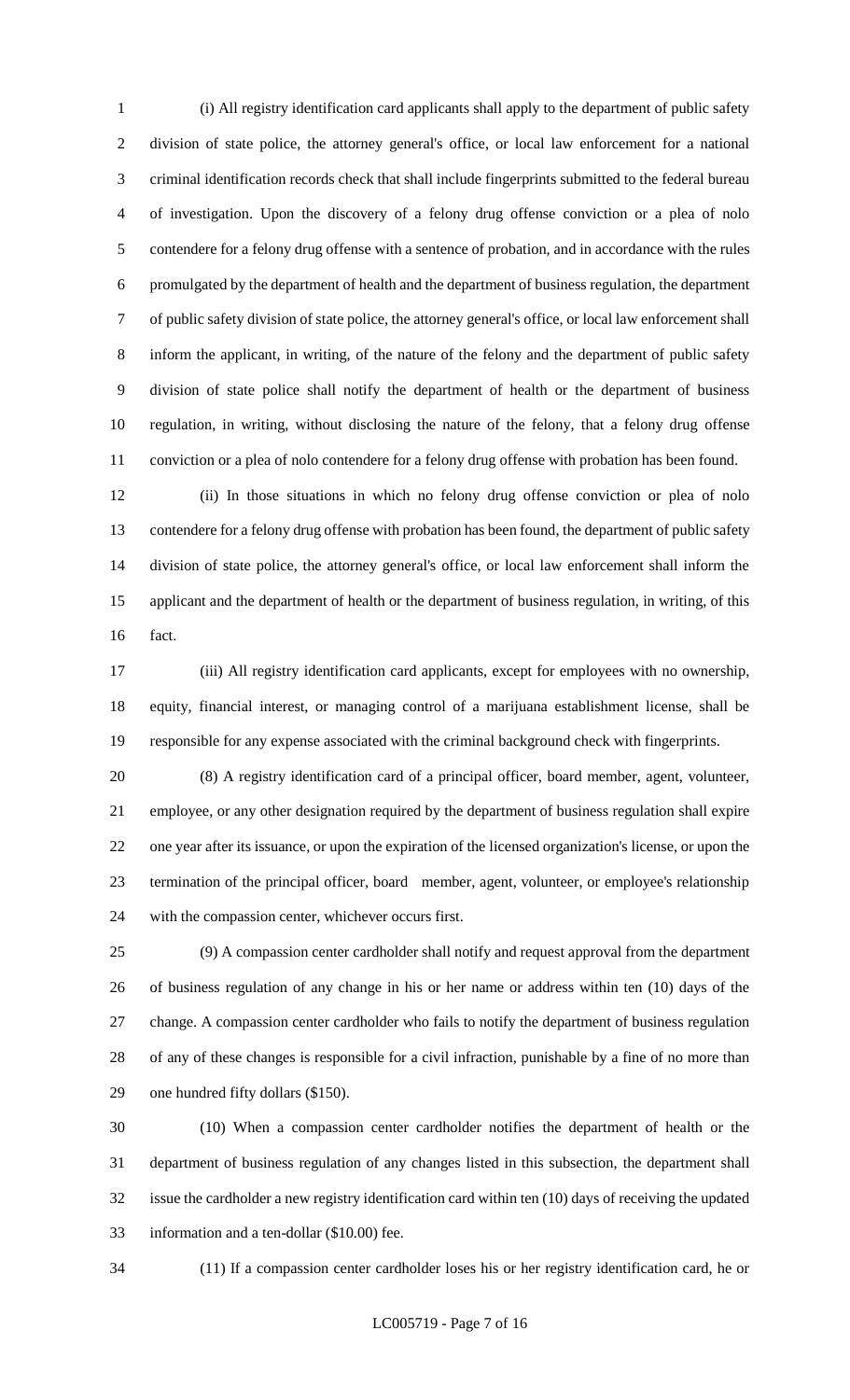she shall notify the department of health or the department of business regulation and submit a ten-2 dollar (\$10.00) fee within ten (10) days of losing the card. Within five (5) days, the department shall issue a new registry identification card with new random identification number.

 (12) On or before December 31, 2016, a compassion center cardholder shall notify the department of health of any disqualifying criminal convictions as defined in subsection (c)(7) of this section. The department of health may choose to suspend and/or revoke his or her registry identification card after the notification.

 (13) On or after January 1, 2017, a compassion center cardholder shall notify the department of business regulation of any disqualifying criminal convictions as defined in subsection (c)(7) of this section. The department of business regulation may choose to suspend and/or revoke his or her registry identification card after the notification.

 (14) If a compassion center cardholder violates any provision of this chapter or regulations promulgated hereunder as determined by the departments of health and business regulation, his or her registry identification card may be suspended and/or revoked.

(d) Expiration or termination of compassion center:

 (1) On or before December 31, 2016, a compassion center's license shall expire two (2) years after its license is issued. On or after January 1, 2017, a compassion center's license shall expire one year after its license is issued. The compassion center may submit a renewal application beginning sixty (60) days prior to the expiration of its license.

 (2) The department of health or the department of business regulation shall grant a compassion center's renewal application within thirty (30) days of its submission if the following conditions are all satisfied:

 (i) The compassion center submits the materials required under subsections (c)(4) and (c)(5) of this section, including a five-hundred-thousand-dollar (\$500,000) fee;

 (ii) The compassion center's license has never been suspended for violations of this chapter or regulations issued pursuant to this chapter; and

 (iii) The department of business regulation finds that the compassion center is adequately providing patients with access to medical marijuana at reasonable rates.

 (3) If the department of health or the department of business regulation determines that any 30 of the conditions listed in subsections  $(d)(2)(i)$  -- (iii) of this section have not been met, the department may begin an open application process for the operation of a compassion center. In granting a new license, the department of health or the department of business regulation shall consider factors listed in subsection (c)(3) of this section.

(4) The department of business regulation shall issue a compassion center one or more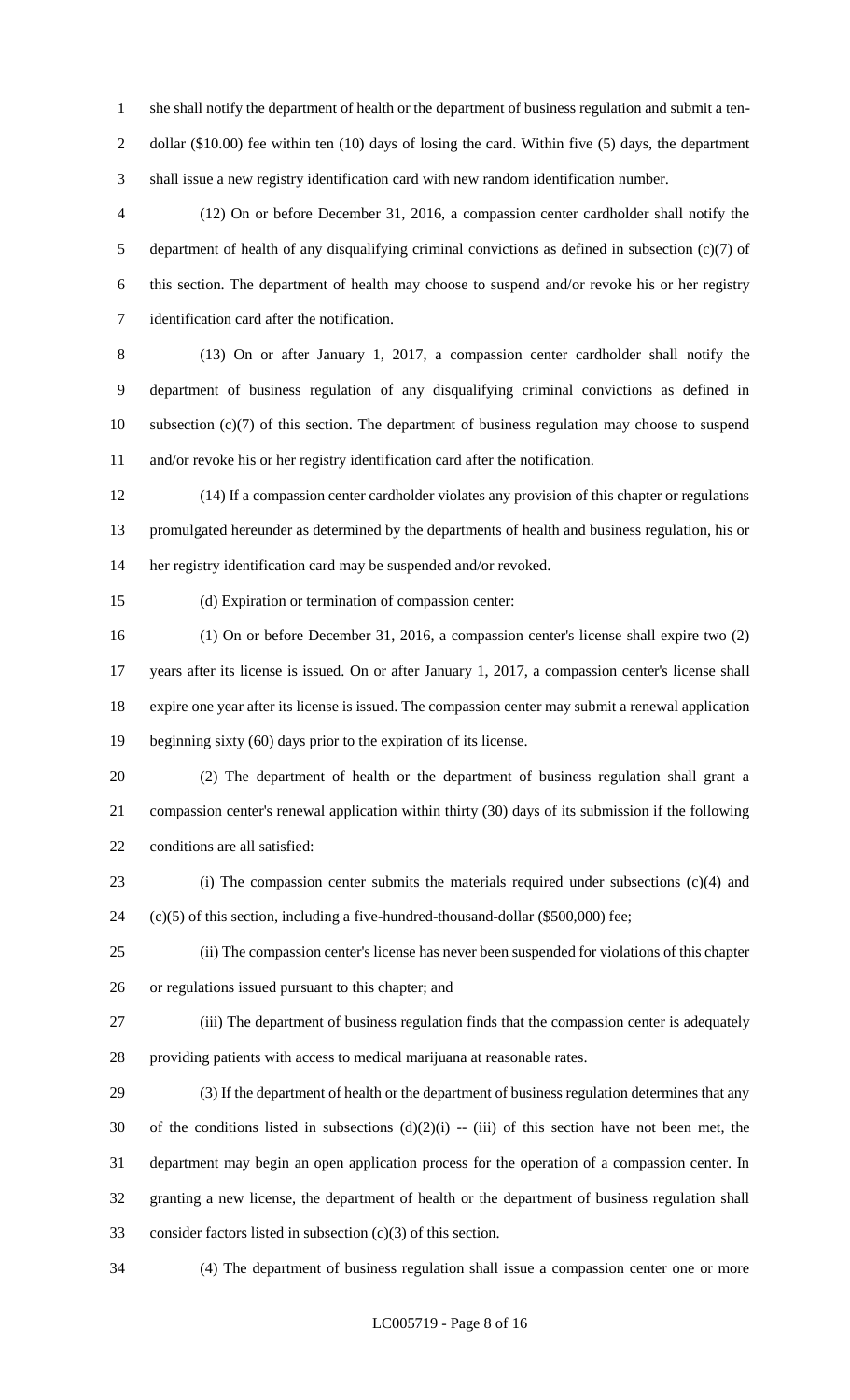- thirty-day (30) temporary licenses after that compassion center's license would otherwise expire if
- the following conditions are all satisfied:
- (i) The compassion center previously applied for a renewal, but the department had not yet come to a decision;
- (ii) The compassion center requested a temporary license; and
- (iii) The compassion center has not had its license suspended or revoked due to violations of this chapter or regulations issued pursuant to this chapter.
- 

 (5) A compassion center's license shall be denied, suspended, or subject to revocation if the compassion center:

- (i) Possesses an amount of marijuana exceeding the limits established by this chapter;
- (ii) Is in violation of the laws of this state;
- 12 (iii) Is in violation of other departmental regulations;

 (iv) Employs or enters into a business relationship with a medical practitioner who provides written certification of a qualifying patient's medical condition; or

 (v) If any compassion center owner, member, officer, director, manager, investor, agent, or key person as defined in regulations promulgated by the department of business regulation, has any interest, direct or indirect, in another compassion center or another licensed cultivator, except as permitted in subsection (b)(10) of this section. Prohibited interests shall also include interests arising pursuant to the use of shared management companies, management agreements, or other agreements that afford third-party management or operational control, or other familial or business relationships between compassion center or cultivator owners, members, officers, directors, managers, investors, agents, or key persons that effect dual license interests as determined by the department of business regulation.

 (e) Inspection. Compassion centers are subject to reasonable inspection by the department of health, division of facilities regulation, and the department of business regulation. During an inspection, the departments may review the compassion center's confidential records, including its dispensing records, which shall track transactions according to qualifying patients' registry identification numbers to protect their confidentiality.

(f) Compassion center requirements:

 (1) A compassion center shall be operated on a not-for-profit basis for the mutual benefit of its patients. A compassion center need not be recognized as a tax-exempt organization by the Internal Revenue Service. A compassion center shall be subject to regulations promulgated by the department of business regulation for general operations and record keeping, which shall include, but not be limited to: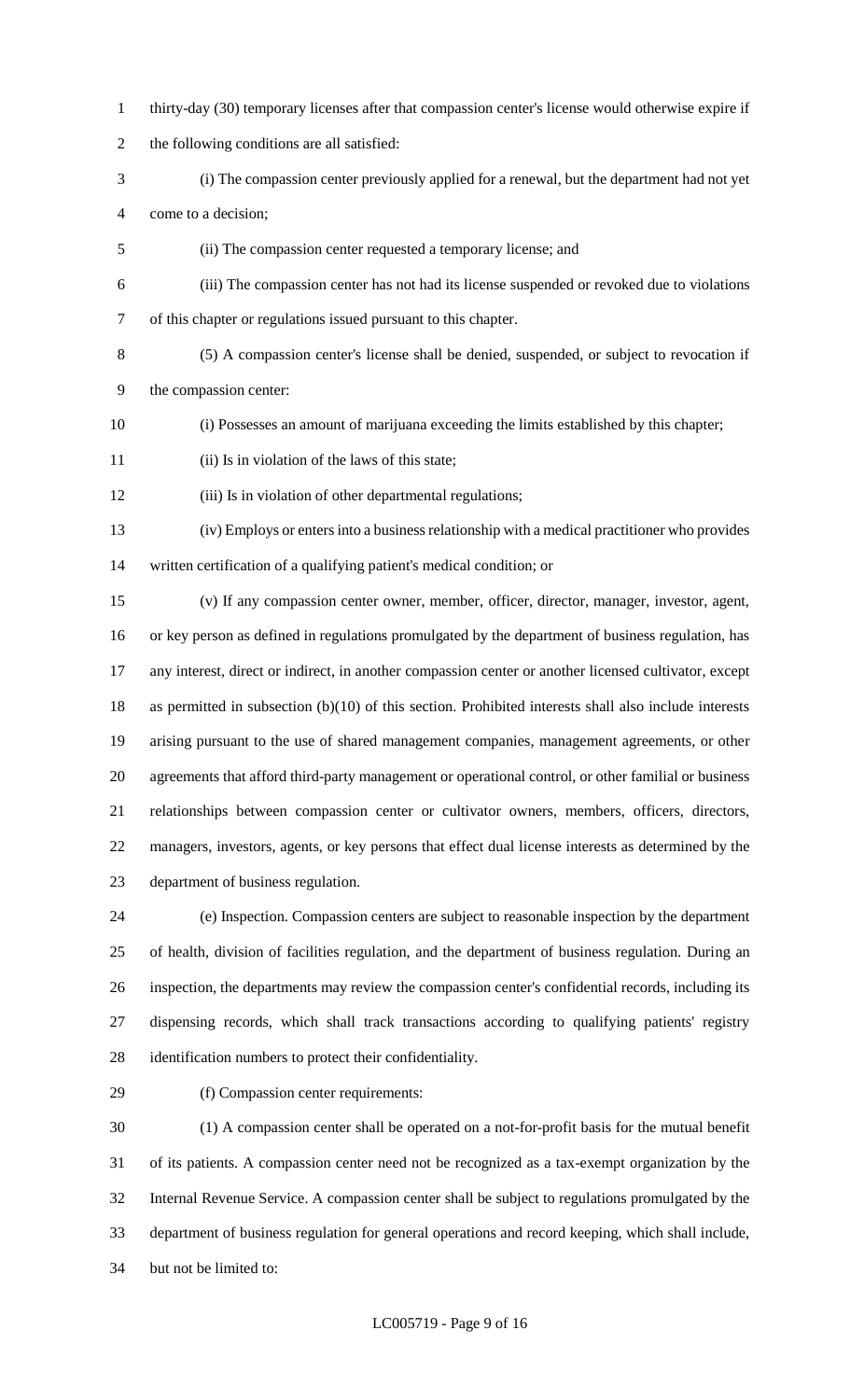- (i) Minimum security and surveillance requirements;
- (ii) Minimum requirements for workplace safety and sanitation;
- (iii) Minimum requirements for product safety and testing;
- (iv) Minimum requirements for inventory tracking and monitoring;
- (v) Minimum requirements for the secure transport and transfer of medical marijuana;
- (vi) Minimum requirements to address odor mitigation;
- (vii) Minimum requirements for product packaging and labeling;
- (viii) Minimum requirements and prohibitions for advertising;

 (ix) Minimum requirements for the testing and destruction of marijuana. Wherever destruction of medical marijuana and medical marijuana product is required to bring a person or entity into compliance with any provision of this chapter, any rule or regulation promulgated thereunder, or any administrative order issued in accordance therewith, the director of the department of business regulation may designate his or her employees or agents to facilitate the destruction;

 (x) A requirement that if a compassion center violates this chapter, or any regulation thereunder, and the department of business regulation determines that violation does not pose an 17 immediate threat to public health or public safety, the compassion center shall pay to the department of business regulation a fine of no less than five-hundred dollars (\$500); and

 (xi) A requirement that if a compassion center violates this chapter, or any regulation promulgated hereunder, and the department of business regulation determines that the violation poses an immediate threat to public health or public safety, the compassion center shall pay to the department of business regulation a fine of no less than two thousand dollars (\$2,000) and the department shall be entitled to pursue any other enforcement action provided for under this chapter and the regulations.

 (2) A compassion center may not be located within one thousand feet (1,000') of the property line of a preexisting public or private school.

 (3) On or before December 31, 2016, a compassion center shall notify the department of health within ten (10) days of when a principal officer, board member, agent, volunteer, or employee ceases to work at the compassion center. On or after January 1, 2017, a compassion center shall notify the department of business regulation within ten (10) days of when a principal officer, board member, agent, volunteer, or employee ceases to work at the compassion center. His or her card shall be deemed null and void and the person shall be liable for any penalties that may apply to any nonmedical possession or use of marijuana by the person.

(4)(i) On or before December 31, 2016, a compassion center shall notify the department of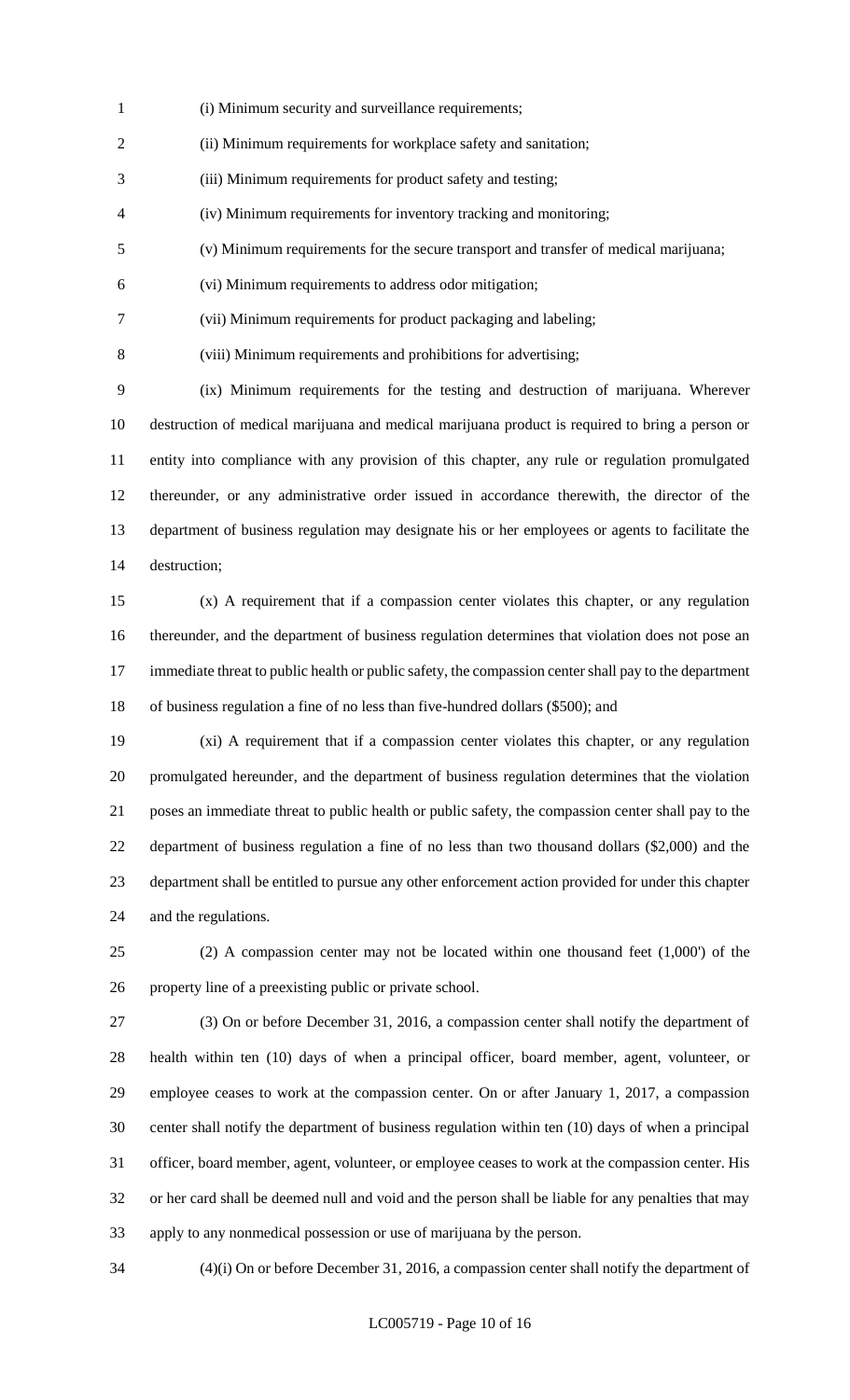health in writing of the name, address, and date of birth of any new principal officer, board member, agent, volunteer, or employee and shall submit a fee in an amount established by the department for a new registry identification card before that person begins his or her relationship with the compassion center;

 (ii) On or after January 1, 2017, a compassion center shall notify the department of business regulation, in writing, of the name, address, and date of birth of any new principal officer, board member, agent, volunteer, or employee and shall submit a fee in an amount established by the department of business regulation for a new registry identification card before that person begins his or her relationship with the compassion center;

 (5) A compassion center shall implement appropriate security measures to deter and prevent the unauthorized entrance into areas containing marijuana and the theft of marijuana and shall ensure that each location has an operational security alarm system. Each compassion center shall request that the department of public safety division of state police visit the compassion center to inspect the security of the facility and make any recommendations regarding the security of the facility and its personnel within ten (10) days prior to the initial opening of each compassion center. The recommendations shall not be binding upon any compassion center, nor shall the lack of 17 implementation of the recommendations delay or prevent the opening or operation of any center. If the department of public safety division of state police does not inspect the compassion center within the ten-day (10) period, there shall be no delay in the compassion center's opening.

 (6) The operating documents of a compassion center shall include procedures for the oversight of the compassion center and procedures to ensure accurate record keeping.

 (7) A compassion center is prohibited from acquiring, possessing, cultivating, manufacturing, delivering, transferring, transporting, supplying, or dispensing marijuana for any purpose except to assist patient cardholders with the medical use of marijuana directly or through the qualifying patient's primary caregiver or authorized purchaser.

 (8) All principal officers and board members of a compassion center must be residents of the state of Rhode Island.

 (9) Each time a new, registered, qualifying patient visits a compassion center, it shall provide the patient with a frequently-asked-questions sheet, designed by the department, that explains the limitations on the right to use medical marijuana under state law.

 (10) Effective July 1, 2017, each compassion center shall be subject to any regulations promulgated by the departments of health and business regulation that specify how marijuana must be tested for items, included but not limited to, cannabinoid profile and contaminants.

(11) Effective January 1, 2017, each compassion center shall be subject to any product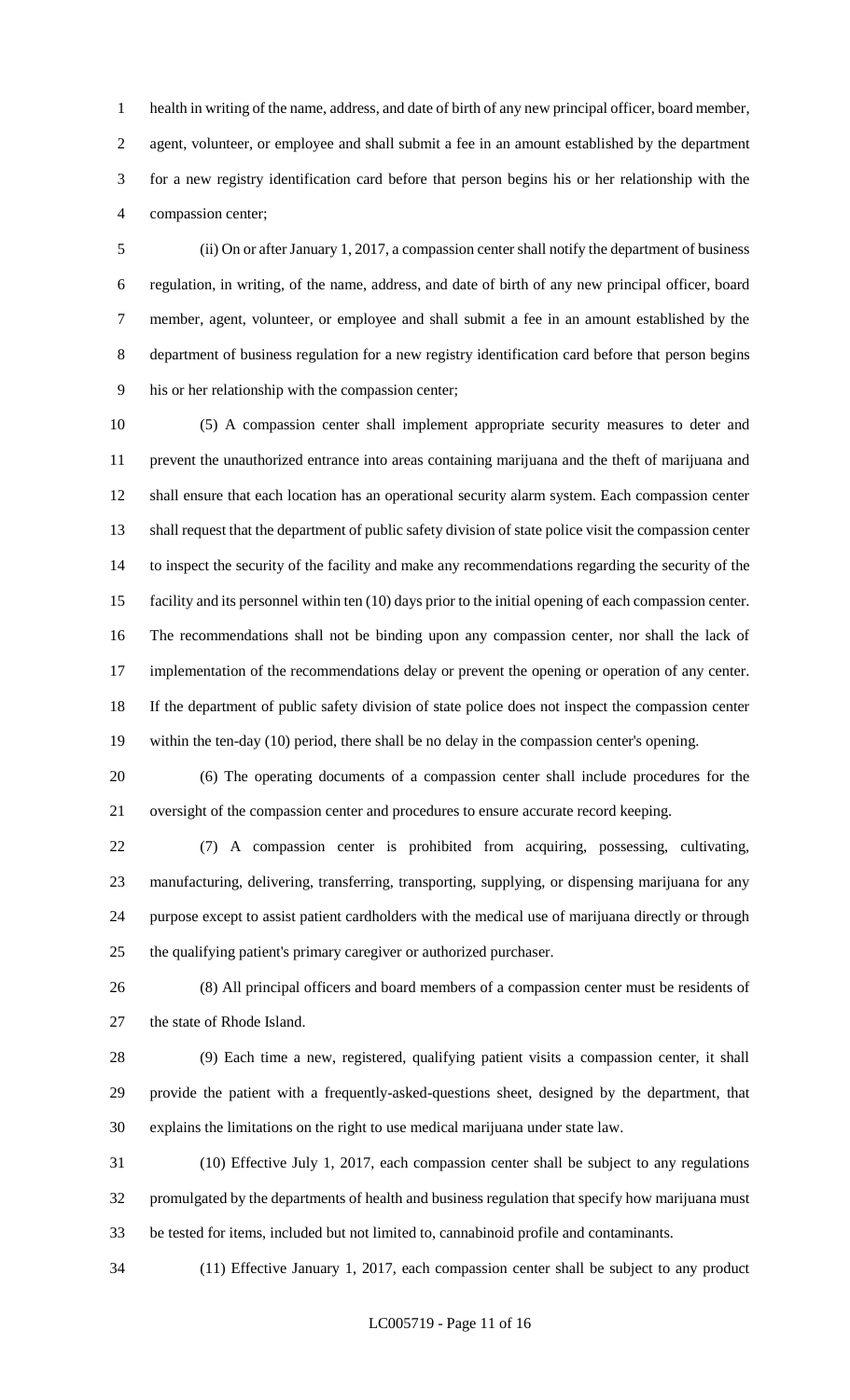labeling requirements promulgated by the department of business regulation.

 (12) Each compassion center shall develop, implement, and maintain on the premises employee, volunteer, and agent policies and procedures to address the following requirements:

 (i) A job description or employment contract developed for all employees and agents, and a volunteer agreement for all volunteers, that includes duties, authority, responsibilities, qualifications, and supervision; and

(ii) Training in, and adherence to, state confidentiality laws.

 (13) Each compassion center shall maintain a personnel record for each employee, agent, and volunteer that includes an application and a record of any disciplinary action taken.

 (14) Each compassion center shall develop, implement, and maintain on the premises an on-site training curriculum, or enter into contractual relationships with outside resources capable

of meeting employee training needs, that includes, but is not limited to, the following topics:

(i) Professional conduct, ethics, and patient confidentiality; and

(ii) Informational developments in the field of medical use of marijuana.

 (15) Each compassion center entity shall provide each employee, agent, and volunteer, at the time of his or her initial appointment, training in the following:

(i) The proper use of security measures and controls that have been adopted; and

(ii) Specific procedural instructions on how to respond to an emergency, including robbery

or violent accident.

 (16) All compassion centers shall prepare training documentation for each employee and volunteer and have employees and volunteers sign a statement indicating the date, time, and place the employee and volunteer received the training and topics discussed, to include name and title of presenters. The compassion center shall maintain documentation of an employee's and a volunteer's training for a period of at least six (6) months after termination of an employee's employment or the volunteer's volunteering.

(g) Maximum amount of usable marijuana to be dispensed:

 (1) A compassion center or principal officer, board member, agent, volunteer, or employee of a compassion center may not dispense more than two and one-half ounces (2.5 oz.) of usable marijuana, or its equivalent, to a qualifying patient directly or through a qualifying patient's primary caregiver or authorized purchaser during a fifteen-day (15) period.

 (2) A compassion center or principal officer, board member, agent, volunteer, or employee of a compassion center may not dispense an amount of usable marijuana, or its equivalent, to a patient cardholder, qualifying patient, a qualifying patient's primary caregiver, or a qualifying patient's authorized purchaser that the compassion center, principal officer, board member, agent,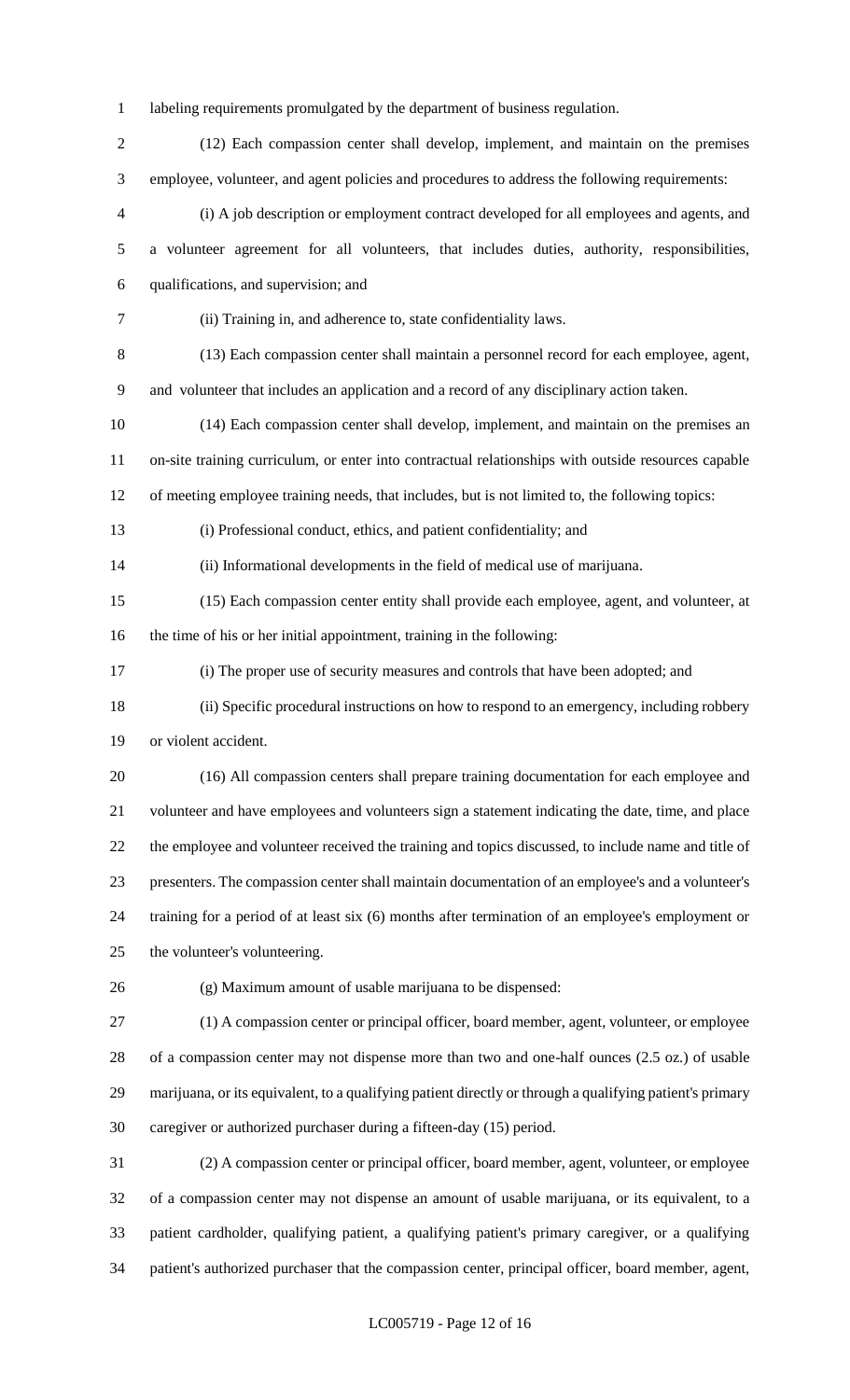volunteer, or employee knows would cause the recipient to possess more marijuana than is permitted under the Edward O. Hawkins and Thomas C. Slater medical marijuana act.

 (3) Compassion centers shall utilize a database administered by the departments of health and business regulation. The database shall contain all compassion centers' transactions according to qualifying patients', authorized purchasers', and primary caregivers' registry identification numbers to protect the confidentiality of patient personal and medical information. Compassion centers will not have access to any applications or supporting information submitted by qualifying patients, authorized purchasers or primary caregivers. Before dispensing marijuana to any patient or authorized purchaser, the compassion center must utilize the database to ensure that a qualifying patient is not dispensed more than two and one-half ounces (2.5 oz.) of usable marijuana or its equivalent directly or through the qualifying patient's primary caregiver or authorized purchaser during a fifteen-day (15) period.

(h) Immunity:

 (1) No licensed compassion center shall be subject to prosecution; search, except by the departments pursuant to subsection (e) of this section; seizure; or penalty in any manner, or denied any right or privilege, including, but not limited to, civil penalty or disciplinary action by a business, occupational, or professional licensing board or entity, solely for acting in accordance with this section to assist registered qualifying patients.

 (2) No licensed compassion center shall be subject to prosecution, seizure, or penalty in any manner, or denied any right or privilege, including, but not limited to, civil penalty or disciplinary action, by a business, occupational, or professional licensing board or entity, for selling, giving, or distributing marijuana in whatever form, and within the limits established by, the department of health or the department of business regulation to another registered compassion center.

 (3) No principal officers, board members, agents, volunteers, or employees of a registered compassion center shall be subject to arrest, prosecution, search, seizure, or penalty in any manner, or denied any right or privilege, including, but not limited to, civil penalty or disciplinary action by a business, occupational, or professional licensing board or entity, solely for working for or with a compassion center to engage in acts permitted by this section.

 (4) No state employee shall be subject to arrest, prosecution or penalty in any manner, or denied any right or privilege, including, but not limited to, civil penalty, disciplinary action, termination, or loss of employee or pension benefits, for any and all conduct that occurs within the scope of his or her employment regarding the administration, execution and/or enforcement of this act, and the provisions of §§ 9-31-8 and 9-31-9 shall be applicable to this section.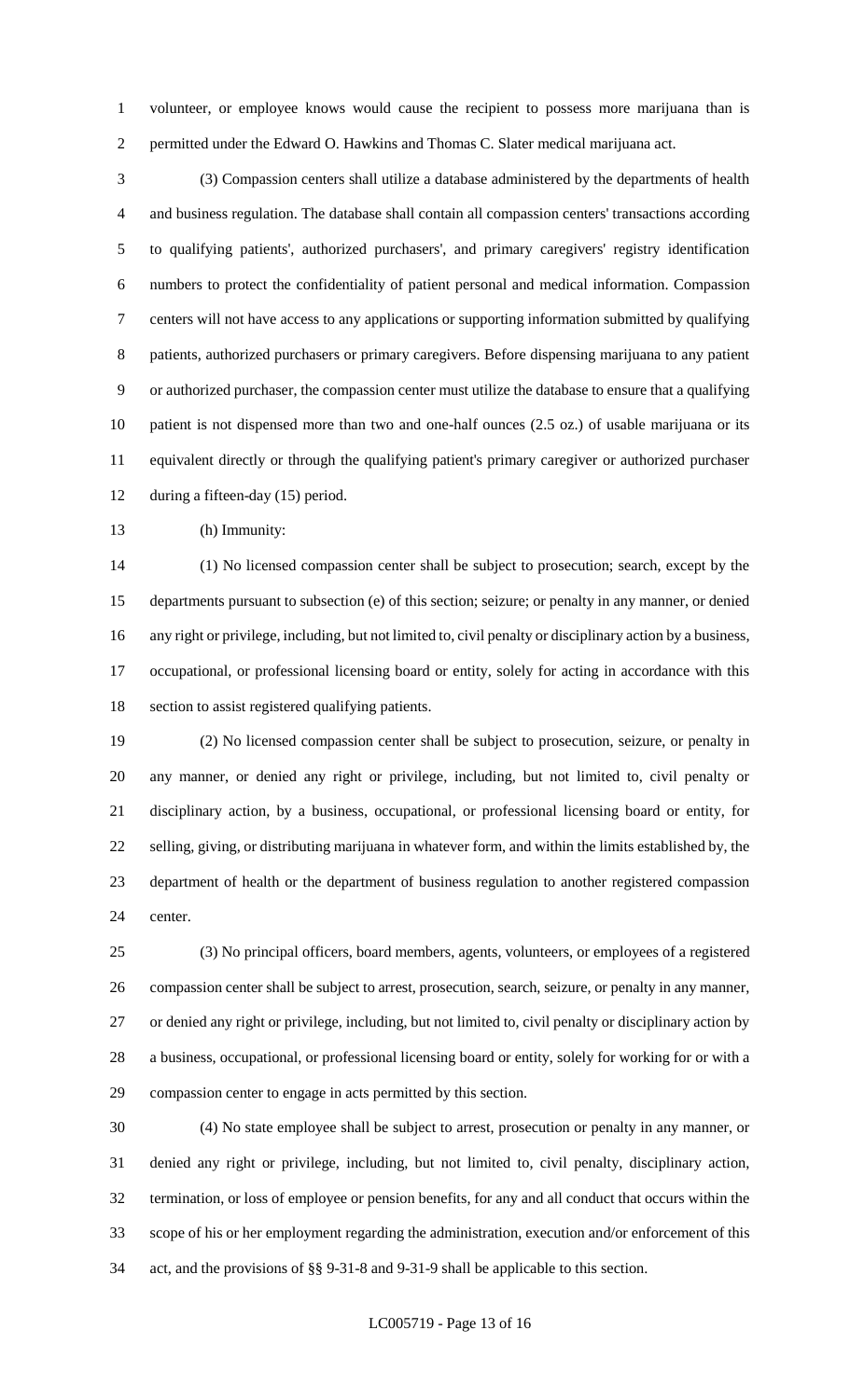- (i) Prohibitions:
- (1) A compassion center must limit its inventory of seedlings, plants, and marijuana to reflect the projected needs of qualifying patients;

 (2) A compassion center may not dispense, deliver, or otherwise transfer marijuana to a person other than a patient cardholder or to a qualified patient's primary caregiver or authorized purchaser;

- (3) A compassion center may not procure, purchase, transfer, or sell marijuana to or from any entity other than a marijuana establishment licensee in accordance with the provisions of this chapter;
- 10 (4) A person found to have violated subsection  $(h)(2)$  or  $(h)(3)$  of this section may not be an employee, agent, volunteer, principal officer, or board member of any compassion center;

 (5) An employee, agent, volunteer, principal officer or board member of any compassion 13 center found in violation of subsection (h)(2) or (h)(3) of this section shall have his or her registry identification revoked immediately; and

 (6) No person who has been convicted of a felony drug offense or has entered a plea of nolo contendere for a felony drug offense with a sentence of probation may be the principal officer, board member, or agent of a compassion center unless the department has determined that the person's conviction was for the medical use of marijuana or assisting with the medical use of marijuana in accordance with the terms and conditions of this chapter. A person who is employed by or is an agent, volunteer, principal officer, or board member of a compassion center in violation of this section is guilty of a civil violation punishable by a fine of up to one thousand dollars (\$1,000). A subsequent violation of this section is a misdemeanor.

23 (j) Legislative oversight committee:

 (1) The general assembly shall appoint a nine-member (9) oversight committee comprised of: one member of the house of representatives; one member of the senate; one physician to be selected from a list provided by the Rhode Island medical society; one nurse to be selected from a list provided by the Rhode Island state nurses association; two (2) registered qualifying patients; one registered primary caregiver; one patient advocate to be selected from a list provided by the Rhode Island patient advocacy coalition; and the superintendent of the department of public safety, or his/her designee.

 (2) The oversight committee shall meet at least six (6) times per year for the purpose of evaluating and making recommendations to the general assembly regarding:

- (i) Patients' access to medical marijuana;
- (ii) Efficacy of compassion centers;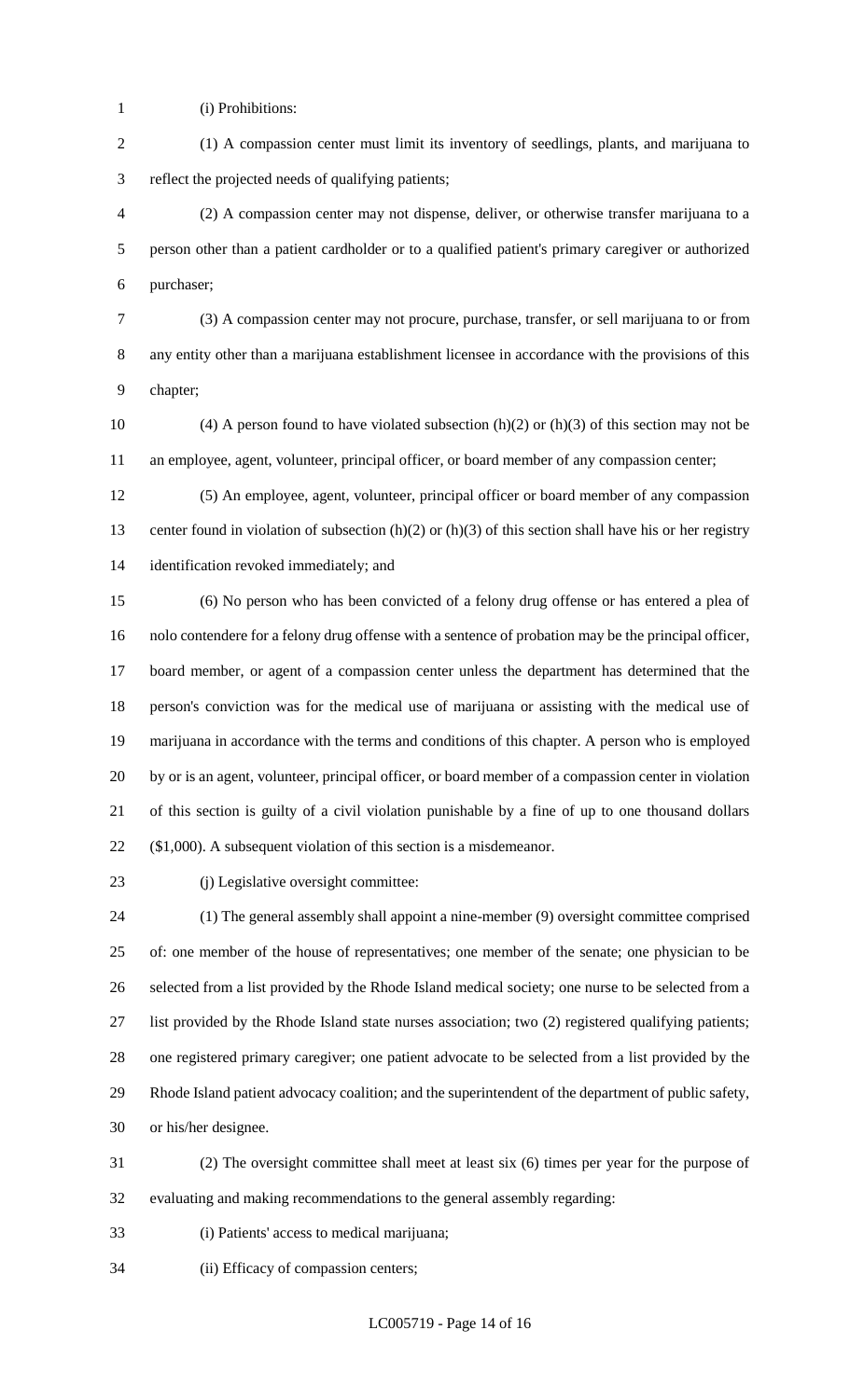- (iii) Physician participation in the Medical Marijuana Program;
- (iv) The definition of qualifying medical condition; and
- (v) Research studies regarding health effects of medical marijuana for patients.
- (3) On or before January 1 of every even numbered year, the oversight committee shall
- report to the general assembly on its findings.
- (k) License required. No person or entity shall engage in activities described in this section
- without a compassion center license issued by the department of business regulation.
- SECTION 2. This act shall take effect upon passage.

======== LC005719 ========